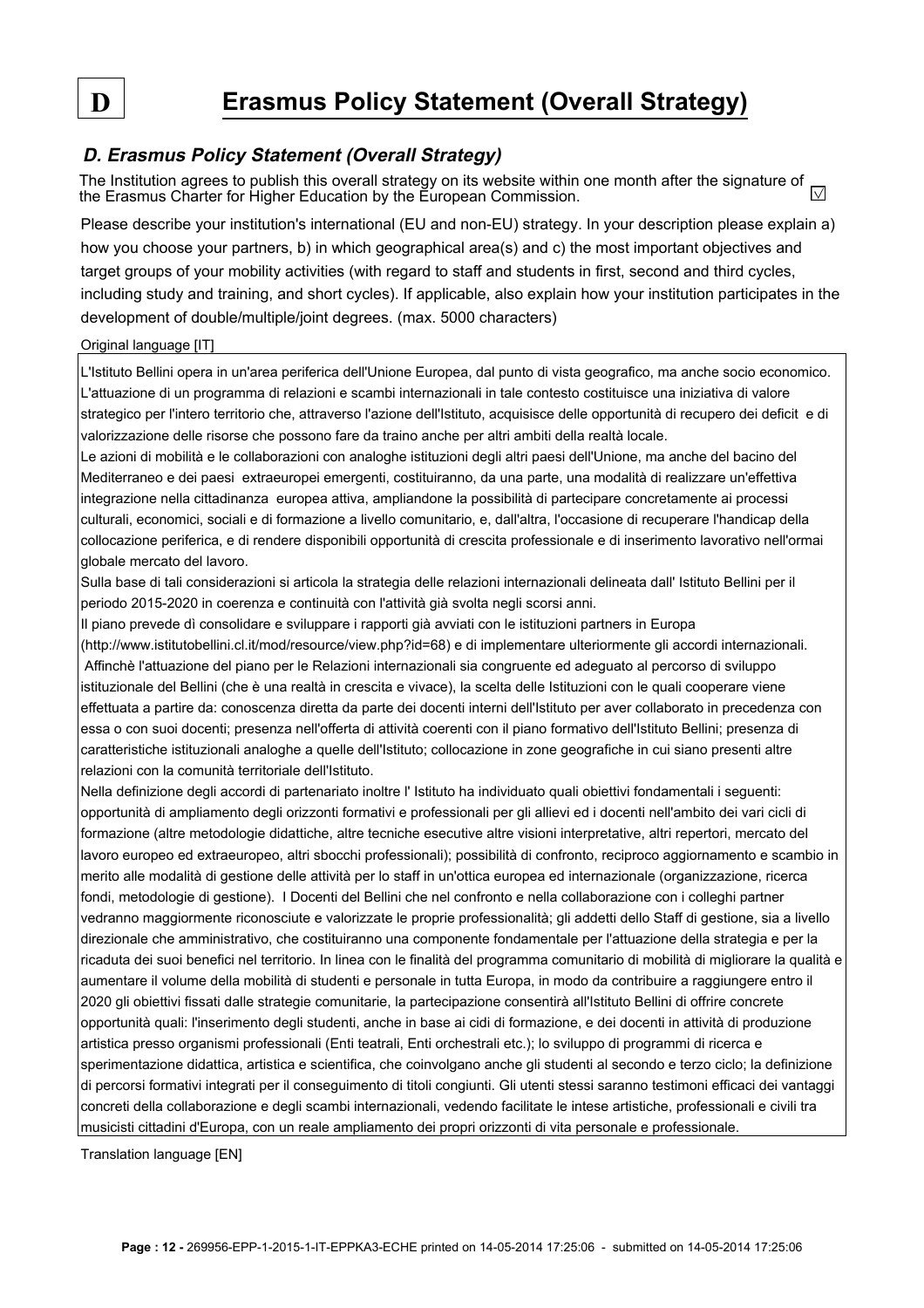The Bellini Institute operates in a peripheral area of the European Union, from the geographical and socio-economic point of view.

The execution of a program of international relations and exchanges in this context is an initiative of strategic value for the whole territory, which, through the action of the Institute, acquires the opportunity to recover deficits and to valorize the resources that can make trawl for other areas of the local community.

Mobility actions and collaborations with similar institutions in other EU countries, but also in the Mediterranean and non European emerging countries constitute, on the one hand, a way to achieve true integration into active European citizenship by expanding the ability to participate effectively in the cultural, economic, social and education process at EU level and, secondly, the opportunity to recover the handicap of the peripheral location, and to make available opportunities for professional growth and job placement in now become global labor market

On the basis of these considerations, it is structured the strategy of international relations outlined by the Bellini Institute for the period 2015 -2020 in coherence and continuity with the work already done in recent years.

The plan is to consolidate and develop the relations established with affiliated institutions in Europe:

(http://www.istitutobellini.cl.it/mod/resource/view.php?id=68) and to further implement the international agreements.

So that the implementation of the plan for International Relations is congruent and appropriate to the path of institutional development of the Bellini Institute (which is a growing and vibrant reality), the choice of the institutions with which to cooperate is carried out starting from:

•direct knowledge by internal staff of the Institute for having collaborated previously with the Institution or with its teachers; •presence in offering activities consistent with the training plan of the Bellini Institute;

•presence of institutional characteristics similar to those of the Institute;

• placement in geographic areas where there are other relationships with the local community of the Institute.

In the definition of partnership agreements also the Bellini Institute has identified the following key objectives:

•expansion of opportunities for training and professional horizons for students and teachers in the various training cycles (other teaching methods, other playing techniques other interpretative visions, other repertoires, the European labor market and beyond, other career opportunities);

•possibility of confrontation, mutual exchange and update on the modalities for the management of activities for the Staff in a European and international level (organization, fundraising, methodologies management).

Teachers of the Bellini Institute, who in collaboration and in comparison with colleagues and partners will see most recognized and valued their professional skills; workers of Staff management, both at management level and administrative, which will be a key component for the implementation of the strategy and for the effect of its benefits within the territory.

In line with the objectives of the EU program of mobility to improve the quality and increase the volume of student and teaching staff mobility throughout Europe, so as to help achieve the 2020 targets set by the EU strategies, participation will enable the Bellini Institute to offer concrete opportunities such as:

•the inclusion of students, according to the cycles of training, and teachers in the business of artistic production at professional bodies (Theatre bodies, orchestral bodies etc.);

•the development of programs for educational, artistic and scientific research and experimentation, involving the students in the second and third cycle;

•the definition of integration training courses for the achievement of joint degrees.

The users themselves will be effective witnesses of the tangible benefits of cooperation and international exchanges, seeing facilitated artistic, professional and civil arrangements among musicians citizens of Europe, with a real widening of their horizons of personal and professional life.

Please describe your institution's strategy for the organisation and implementation of international (EU and non-EU) cooperation projects within the framework of the Erasmus+ Programme.

If not applicable, please explain (max. 2000 characters)

Translation language [EN]

The Institute has already participated in cooperation projects within the program.

Therefore, in order to implement the esecution of its development strategies, the Bellini has initiated contacts and relationships for work placement activities.

The objectives of these initiatives are the possibility of concrete experìences of job placement for its students and the opportunity to develop research and updating educational and artistic programs for teachers.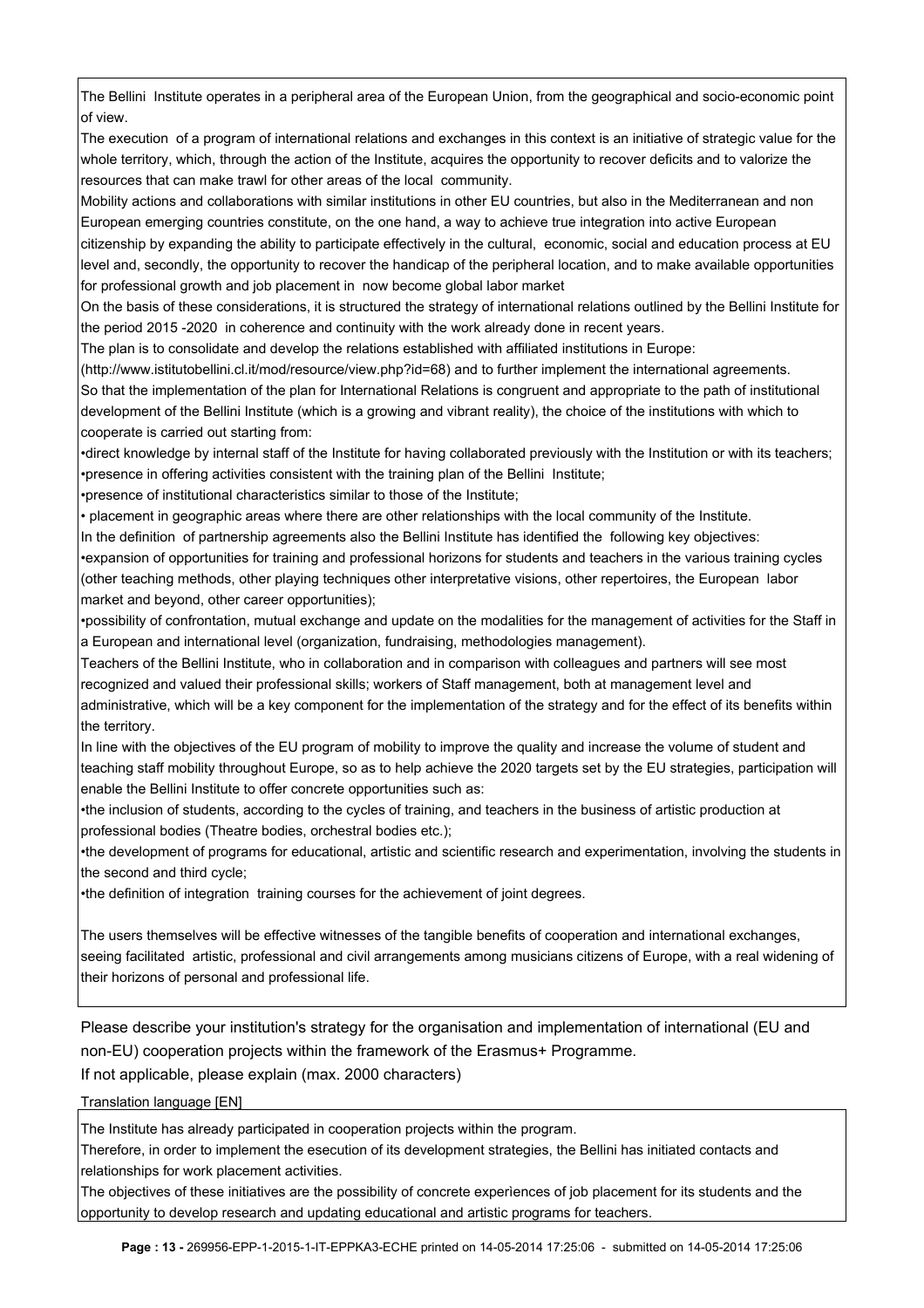Original language [IT]

L'Istituto ha ancora partecipato a progetti di cooperazione all'interno del Programma.

Pertanto, al fine di implementare l' attuazione delle proprie strategie di sviluppo, il Bellini ha comunque, avviato contatti e relazioni per attività di work placement.

Gli obiettivi di tali iniziative sono la possibilità di concrete esperienze di inserimento lavorativo per i proprì studenti e l'occasione di sviluppare programmi di ricerca ed aggiornamento didattico ed artistico per i docenti.

Please explain the expected impact of your participation in the Erasmus+ Programme on the modernisation of your institution. Please refer to each of the 5 priorities of the Modernisation Agenda \*and explain which are the policy objectives you intend to pursue.(max. 3000 characters)

## Original language [IT]

La proiezione intemazionale dell'offerta dell'Istituto ne consolida il ruolo di punto di riferimento per una formazione efficace e spendibile in un mercato del lavoro europeo ed intemazionale.

Ciò trasferisce sui giovani, nella fase di orientamento e di formazione, la chiara indicazione della convenienza di una preparazione di qualità, ed è uno stimolo a completare la propria formazione fino al livello universitario, puntando all'eccellenza come investimento conveniente in prospettiva individuale e sociale.

La relazione con la rete delle mobilità, inoltre, consente di orientare strategicamente le scelte formative dell' Istituto e degli utenti verso ambiti a maggiore ricaduta occupazionale e produttiva.

La qualità del capitale umano è strettamente connessa alla sua valorizzazione e all'aggiornamento delle competenze possedute.

La costante attenzione allo status di istituzione garante della trasparenza, delta legalità, della partecipazione civile e della valorizzazione del merito costituisce il carattere esemplare che fa dell' istituto un modello ed un soggetto riconosciuto nel percorso della promozione dell' eccellenza nel proprio territorio.

Questa strategia per l'eccellenza viene rafforzata e resa ancora più efficace dall' apertura dell'Istituto alla collaborazione con la realtà circostante e dal coinvolgimento delle istituzioni e dei soggetti pubblici e privati nelle strategie dell'Istituto, che, in tal modo, porta i numerosi interessati (Comuni, Scuole, Associazioni private, cittadini ecc.) a motivare e sostenere il finanziamento dell' Istituzione e consente di ampliare la possibilità di ottenere risorse per l'attività, rendendo evidenti le ricadute degli investimenti effettuati.

La vocazione ed il compito dell'Istituto, cioè la formazione musicale fino al livello professionale e la ricerca in ambito musicale che abbia ricadute per il progresso della conoscenza e nell'ambito formativo, hanno un rilievo sociale ed economico in quanto sono i laureati dall'Istituto gli operatori qualificati (strumentisti, cantanti, docenti ecc.), cui vengono affidate le attività musicali richieste dalla comunità: formazione, produzione artistica, sensibilizzazione culturale e artistica, conservazione e valorizzazione del patrimonio culturale musicale.

L'offerta alla comunità dei prodotti dell'Istituto in forma di concerti, ascolti guidati, seminari e convegni, pubblicazioni divulgative e scientifiche, laboratori e corsi di formazione affidate ai propri studenti costituisce una strategia per rafforzare il collegamento tra i percorsi formativi, la ricerca artistica, scientifica e didattica e le attività economiche connesse con la musica.

Lo sviluppo della dimensione comunitaria ed intemazionale di tali azioni costituisce una strategia opportuna e necessaria per la loro efficacia. Risultato evidente sarà una maggiore consapevolezza della condizione di cittadinanza europea.

Translation language [EN]